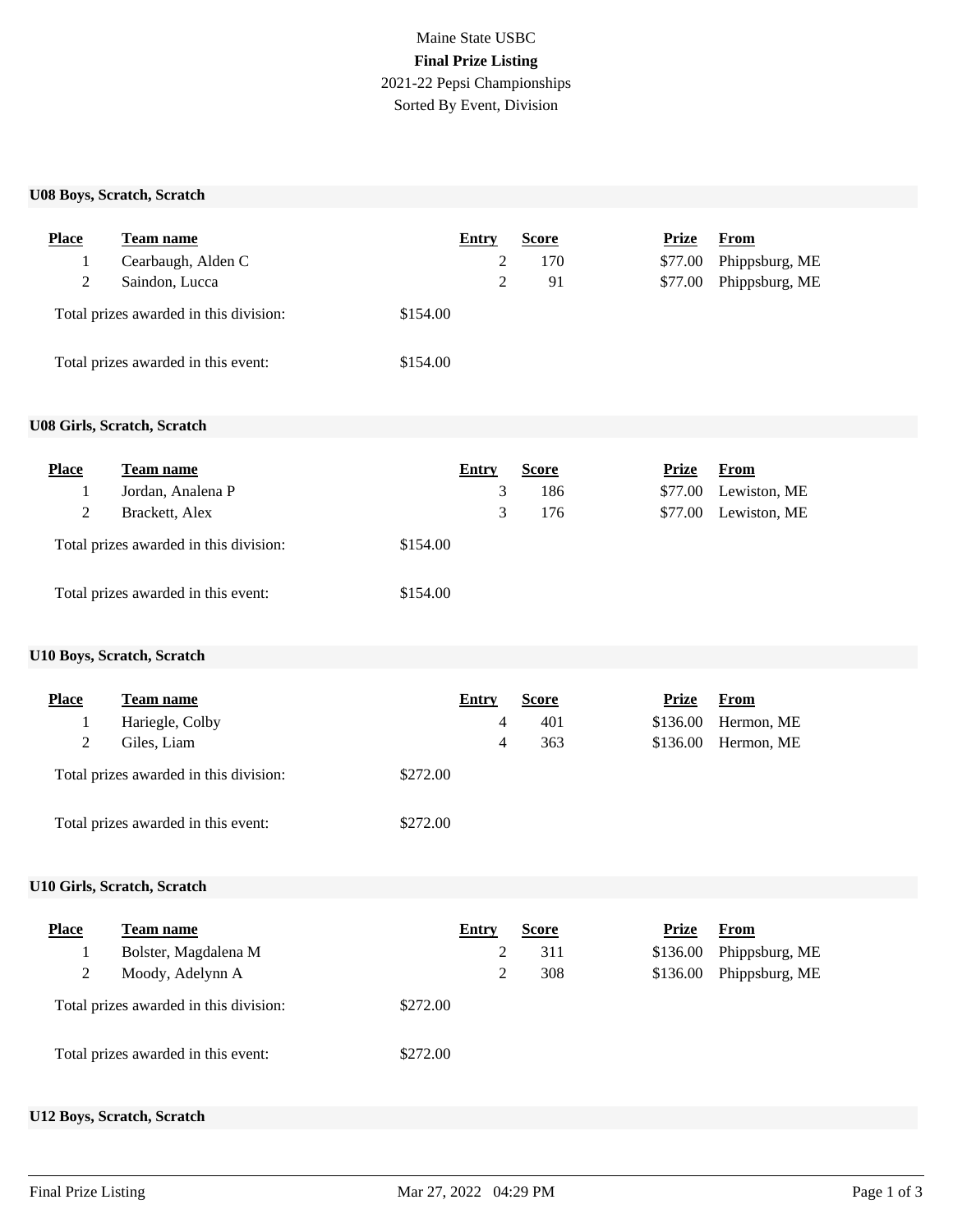# Maine State USBC **Final Prize Listing**

2021-22 Pepsi Championships Sorted By Event, Division

| <b>Place</b> | Team name                              | Entry    | <b>Score</b> | Prize    | From         |  |
|--------------|----------------------------------------|----------|--------------|----------|--------------|--|
|              | Bushway, Owen M                        |          | 673          | \$263.00 | Lewiston, ME |  |
|              | Jones, Liam                            | 3        | 498          | \$263.00 | Lewiston, ME |  |
|              | Total prizes awarded in this division: | \$526.00 |              |          |              |  |
|              | Total prizes awarded in this event:    | \$526.00 |              |          |              |  |

## **U12 Girls, Scratch, Scratch**

| <b>Place</b> | <b>Team name</b>                       |          | Entry | <b>Score</b> | Prize    | From           |
|--------------|----------------------------------------|----------|-------|--------------|----------|----------------|
|              | Cearbaugh, Adelaide M                  |          |       | 553          | \$170.00 | Phippsburg, ME |
| 2            | Ashton, Brenna                         |          | 3     | 474          | \$170.00 | Lewiston, ME   |
|              | Total prizes awarded in this division: | \$340.00 |       |              |          |                |
|              | Total prizes awarded in this event:    | \$340.00 |       |              |          |                |

### **U15 Boys, Scratch, Scratch**

| <b>Place</b> | Team name                              | Entry    | <b>Score</b> | Prize    | From         |
|--------------|----------------------------------------|----------|--------------|----------|--------------|
|              | McCarthy, Jason P                      |          | 1,084        | \$180.00 | Raymond, ME  |
|              | Kensell, William R                     | 3        | 1,080        | \$180.00 | Lewiston, ME |
|              | Total prizes awarded in this division: | \$360.00 |              |          |              |
|              | Total prizes awarded in this event:    | \$360.00 |              |          |              |

## **U15 Girls, Scratch, Scratch**

| <b>Place</b> | Team name                              | Entry    | <b>Score</b> | Prize    | From         |
|--------------|----------------------------------------|----------|--------------|----------|--------------|
|              | Gervais, Brooke L                      |          | 785          | \$147.00 | Raymond, ME  |
|              | Palmer, Madelynn G                     | 3.       | 597          | \$147.00 | Lewiston, ME |
|              | Total prizes awarded in this division: | \$294.00 |              |          |              |
|              | Total prizes awarded in this event:    | \$294.00 |              |          |              |

## **U18 Boys, Scratch, Scratch**

| <b>Place</b> | Team name                              | Entry    | <b>Score</b> | Prize | From                 |
|--------------|----------------------------------------|----------|--------------|-------|----------------------|
|              | Lyons, Andrew                          |          | 1.022        |       | $$279.00$ Hermon, ME |
|              | Adams, Connor                          |          | 948          |       | $$279.00$ Hermon, ME |
|              | Total prizes awarded in this division: | \$558.00 |              |       |                      |